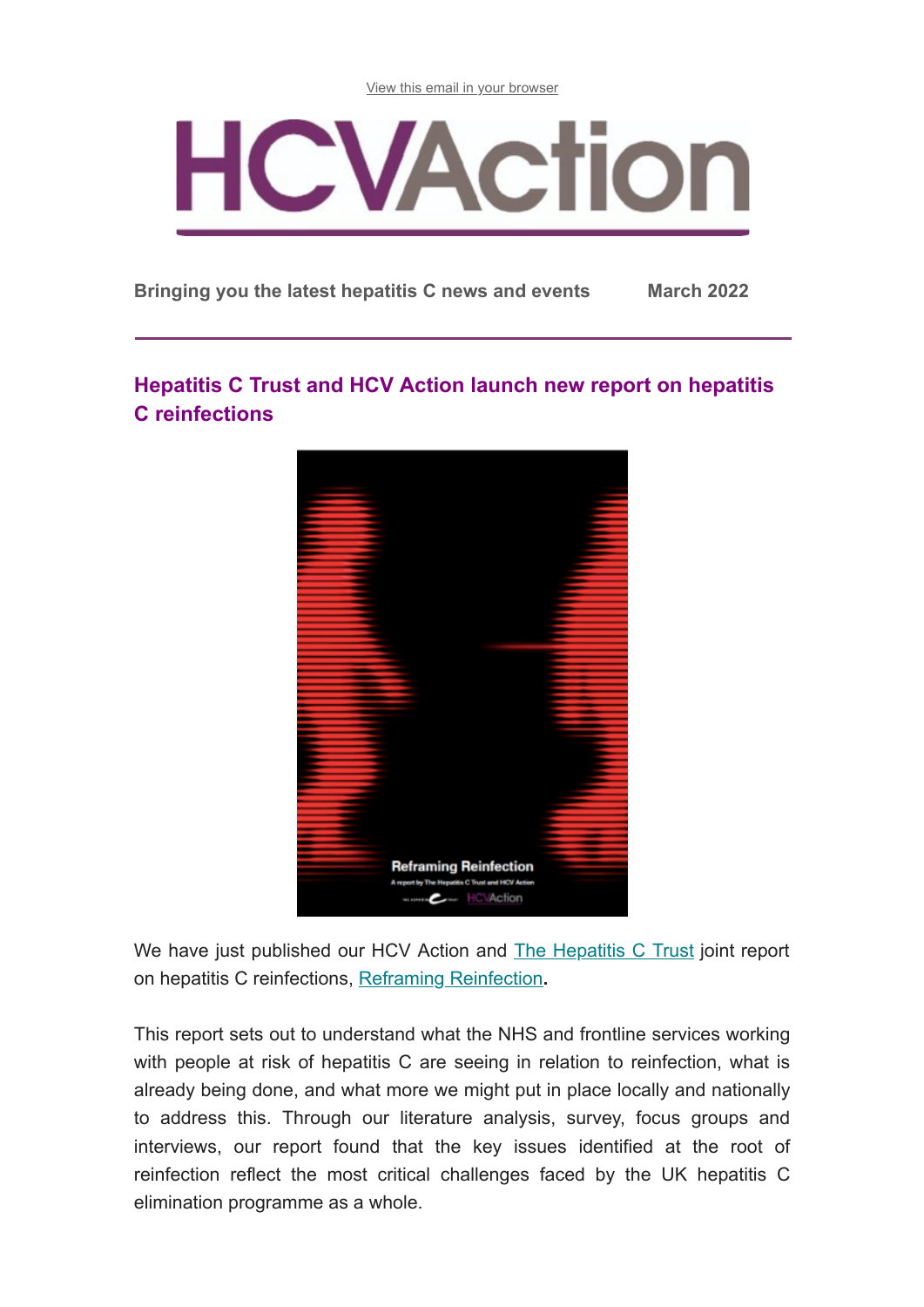Hepatitis C patients often face many health and care needs, from addiction to mental health to homelessness, that often sit alongside it and indirectly raise reinfection rates as well as immense suffering and unnecessarily shortened lives. The report features specific, holistic recommendations tailored to tackle the reinfections and to ensure that we achieve sustainable elimination by UK's goal of 2030, focused on the following five key areas which need urgent work and development: prevention & harm reduction; addressing wider individual needs; increased testing; support for people not services; and improving data.

### **Latest 'Hepatitis C in England 2022' report published by UKHSA**



The latest **['Hepatitis C in England 2022'](http://www.hcvaction.org.uk/sites/default/files/resources/Hepatitis%20C%20in%20England%202022%20full%20report.pdf)** report from the UK Health Security Agency [has been published, with recommendations on the actions needed to](https://www.gov.uk/government/organisations/uk-health-security-agency) reduce incidence, increase testing, and improve linkage into care.

The latest annual report shows there has been considerable progress towards eliminating hepatitis C as a public health problem by 2030 in England, with data showing that deaths from hepatitis C have fallen by 35% between 2015 and 2020. The data shows the estimated prevalence of chronic hepatitis C in England has continued to decline to around 81,000 in 2020 (compared to 129,000 in 2015), a 37% fall in the general population. Provisional data suggests that there has been a 40% decline among people who inject drugs. Deaths due to advanced liver disease related to hepatitis C have also fallen, from 482 in 2015 to 314 in 2020, exceeding the World Health Organization target for a 10% drop by 2020.

Alongside the full report, a [short version](http://www.hcvaction.org.uk/sites/default/files/resources/Hepatitis%20C%20in%20England%202022%20short%20report.pdf) and [infographics](http://www.hcvaction.org.uk/sites/default/files/resources/Hepatitis%20C%20in%20England%202022%20infographics.pdf) are available.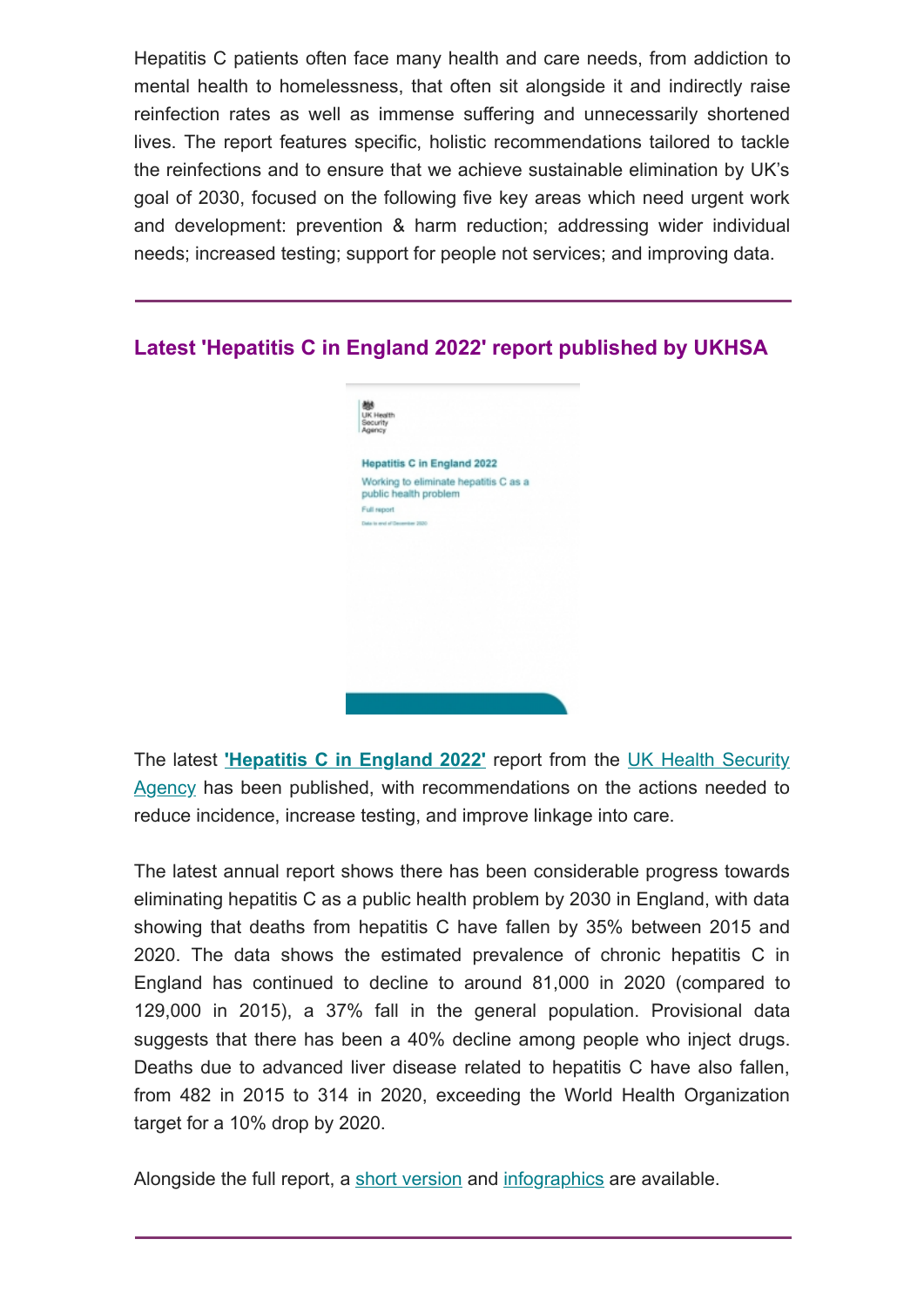## **HCV Action announces latest webinar on what data tells us about progress towards hepatitis C elimination**



The next HCV Action webinar will feature presentations on the latest data on hepatitis C and what it tells us about progress towards elimination. Speakers will explore what we can observe about trends from the current data, and what types of further data collection we need to fill gaps in our current knowledge and guide efforts towards elimination. The webinar will take place from 10.30am-12 midday on **Friday May 6th** - **[sign up here](https://us02web.zoom.us/webinar/register/WN_exVRuV7uTuy1wOhiH1XS3g)** to attend.

**Dr Monica Desai** from the UK Health Security Agency will provide an overview of the latest data from the UKHSA's recent Hepatitis C in England report. **Professor Graham Foster** from NHS England will give a perspective on what the data says about NHSE's elimination efforts and where further focus is needed in terms of testing and treatment, particularly as recovery from COVID-19 continues. **Stuart Smith** from The Hepatitis C Trust will talk about data on the Trust's outreach activity, and **Georgia Threadgold** from NHS England and **Sean Cox** from The Hepatitis C Trust will speak about the situation and present data in prisons. A final speaker will talk about what data shows about efforts to tackle hepatitis C in drug services.

#### **News and reports**

\* There are **[still spaces available](https://www.eventbrite.co.uk/e/the-ljwg-conference-2022-3-years-to-go-to-elimination-tickets-227539947107)** for the London Joint Working Group on Substance Use and Hepatitis C ([LJWG](http://ljwg.org.uk/)) conference on June 17th and they will announce speakers soon.

\* "It's love, care, compassion and consistent support" - a Hepatitis C Trust